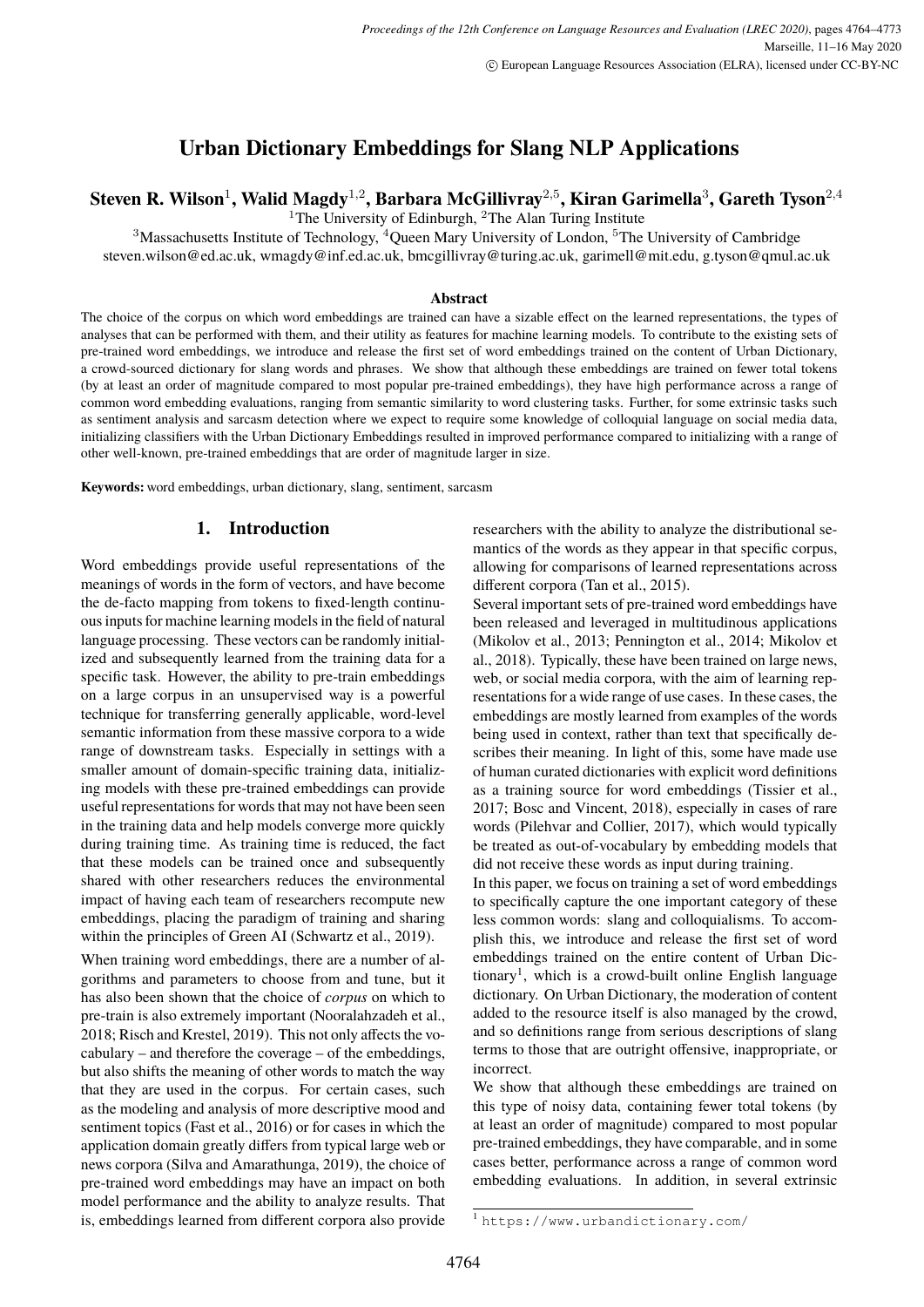tasks that we expect to require some knowledge of colloquial language, including sentiment analysis and sarcasm detection, initializing our models with the Urban Dictionary Embeddings resulted in higher accuracy and F1-scores than when using a range of other well-known, pre-trained embeddings. Lastly, we provide some examples of the word associations learned by these embeddings, which provide a glimpse into the types of semantics captured by these embeddings.

We provide two versions of the Urban Dictionary embeddings publicly, which we believe act as a valuable language resource for multiple natural language processing (NLP) tasks, especially those that deal with slang text. Our em-beddings can be freely downloaded.<sup>[2](#page-0-0)</sup>

### **2. Related Work**

#### **2.1. Corpora for Word Embeddings**

Often with the goal of producing generally applicable word embeddings, many popular pre-trained word embeddings have been fit to large and diverse corpora of text from the web such as the Common Crawl.<sup>[3](#page-0-0)</sup> In other cases, news articles [\(Mikolov et al., 2013\)](#page-0-0) or encyclopedic text [\(Pen](#page-0-0)[nington et al., 2014\)](#page-0-0) have been used, providing sources of data that are typically more formal, less prone to spelling and grammatical errors, and have high coverage over a range of well-defined topics. With the rise of social media as an important source of text corpora for social analysis and the study of everyday language, several sets of pre-trained embeddings have been released that are specifically tailored for this type of data [\(Pennington et al., 2014; Godin et al., 2015;](#page-0-0) [Shoemark et al., 2019\)](#page-0-0) leading to improved performance on classification tasks in this domain, and creating new opportunities to analyze the language of social media. Our work in this paper adds another useful set of embeddings that we hope will lead to similarly innovative new results and analyses.

### **2.2. Embeddings for non-standard tokens and expressions**

When training word embeddings, the representation for a specific word is learned from the many contexts in which that word appears. This lead to challenges when building representations for rare words, or words that may not appear at all in corpora that are used for pre-training. A simple solution is to treat extremely rare or unseen words as out-of-vocabulary (OOV) and representing them with a standard OOV vector, such as the average of all vectors for words in the vocabulary. However, previous work has shown that these issues can also be partially addressed by composing the meaning of these words using subword embeddings [\(Bojanowski et al., 2017\)](#page-0-0), or by learning separate representations for high and low frequency words [\(Sergienya and](#page-0-0) [Schütze, 2015\)](#page-0-0). Another line of works seeks to expand the coverage of word embedding models by providing them with adequate training data from which to learn valid representations for some of these rarer words, or other tokens like emoji [\(Eisner et al., 2016\)](#page-0-0). Additionally, recent work

has shown that the meaning of non-compositional multiword expressions are, as should be expected, difficult to derive from the set of the phrases' constituent word vectors, even for state-of-the-art systems [\(Shwartz and Dagan,](#page-0-0) [2019\)](#page-0-0). This implies that it should be useful to sometimes learn embeddings of these phrases themselves, which has been done by treating short phrases as single words when learning embeddings for them [\(Mikolov et al., 2013\)](#page-0-0). We take a similar approach in our work, but we use the structure of Urban Dictionary to guide the selection of phrases to be joined together, as discussed further in section [3.2.1.](#page-2-0)

#### **2.3. Research using Urban Dictionary**

Prior work has already focused on the study of Urban Dictionary as a corpus [\(Nguyen et al., 2018\)](#page-0-0), finding that the platform has shown steady usage since its inception in 1999, and that the definitions capture a mixture of opinions, humor, and true meanings of the defined headwords. The authors also found skewed distributions in terms of the number of definitions per word and votes per entry, which we also verify in Section [3.1..](#page-1-0) However, in our work, we do not attempt to address the skewness issues, rather, we take Urban Dictionary "as is" as a corpus of language in order to investigate how well distributional semantic models can learn useful representations from this resource in its raw form. Aside from the study of the linguistic content of Urban Dictionary, it has also been shown that the information present in Urban Dictionary can be valuable for downstream applications. In an entity linking system, Urban Dictionary was used for query expansion: entity strings looked up in Urban Dictionary, and when present, the tags associated with the entry were used to identify additional query terms, leading to increased accuracy on an entity linking task [\(Dal](#page-0-0)[ton and Dietz, 2013\)](#page-0-0). In another study, researchers trained a sequence-to-sequence model to generate plausible explanations for nonstandard English terms by training on data collected from Urban Dictionary. Urban Dictionary was also used as a resource for determining the approximate date that new terms were used and defined in a study of lexical emergence in Modern English [\(Grieve et al., 2017\)](#page-0-0).

## **3. Data and Methodology**

#### <span id="page-1-0"></span>**3.1. Urban Dictionary as a Corpus**

Urban Dictionary (UD) is a crowd-sourced dictionary for (mostly) English-language terms or definitions that are not typically captured by traditional dictionaries. In the best cases, users provide definitions for new and emerging language, while in reality, many entries are a mix of honest definitions ("Stan: a crazy or obsessed fan"), jokes ("Shoes: houses for your feet"), personal messages ("Sam: a really kind and caring person"), and inappropriate or offensive language [\(Nguyen et al., 2018\)](#page-0-0). Each entry, uploaded by a single user, contains a term, its definition, examples, and tags (Figure [1\)](#page-2-1). Further, those who view the definition have the opportunity to provide other definitions to the entry and/or also provide a vote in the form of a "thumbs-up" or a "thumbs-down", and these votes are recorded and used to rank the possible definitions for a given term when it is looked up in Urban Dictionary. Entries in the Urban Dic-

<sup>2</sup> <http://smash.inf.ed.ac.uk/ud-embeddings/>

<sup>3</sup> <https://commoncrawl.org>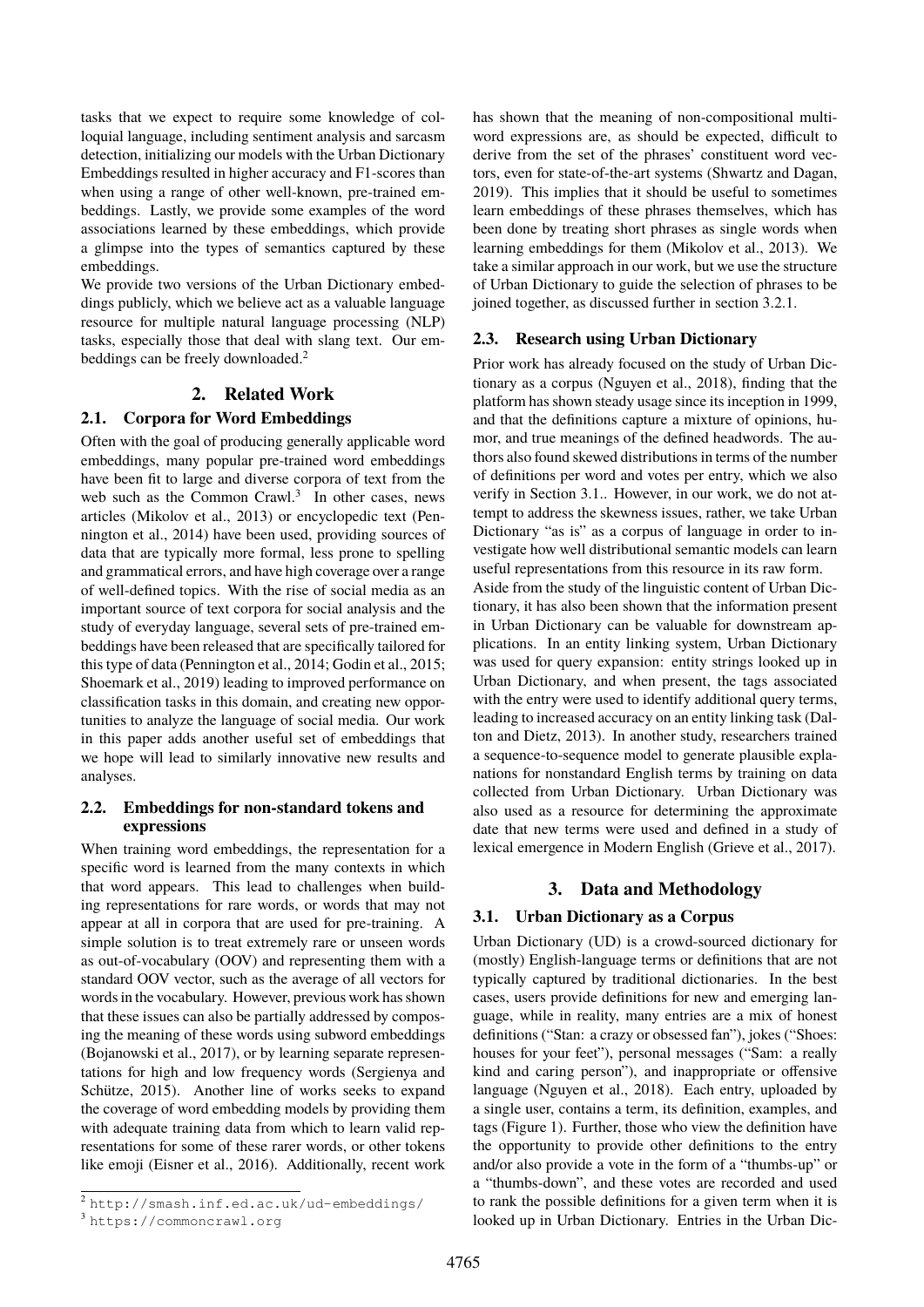| spill the tea $\boxed{1}$                                                                                                             |
|---------------------------------------------------------------------------------------------------------------------------------------|
| when one tells an especially juicy bit of gossip<br>l 2.                                                                              |
| "Girl, did you know Renee is having ANOTHER baby? And the babby daddy is the<br>same guy who she found out has been cheating on her!" |
| "OMG, spill the tea on that drama!!!!"                                                                                                |
| 4<br>#gossip #news #slander #scandal #rumor                                                                                           |
| by Jana617 May 12, 2008                                                                                                               |
| 893<br>U 144                                                                                                                          |

<span id="page-2-1"></span>Figure 1: Example entry on Urban Dictionary, including the head word  $(1)$ , definition  $(2)$ , usage examples  $(3)$ , tags (4), user and date (5), and upvote and downvote counts (6). Words and phrases in color that are also bold and underlined indicate links to other entries on Urban Dictionary.



<span id="page-2-2"></span>Figure 2: Number of definitions per head word in Urban Dictionary (log scale).

tionary can be for a singular word, a phrase (e.g. "spill the tea", Figure [1\)](#page-2-1), or an abbreviation (e.g. "brb" and "FYI"). For every entry in Urban Dictionary, we crawl and store all of the aforementioned information, resulting in a total of approximately 2 million unique defined terms with an average of 1.8 definitions per term, with the full histogram of the number of definitions per term presented in Figure [2.](#page-2-2) This data collection includes an up-to-date version of Urban Dictionary as of October 16, 2019. In order to get a high-level understanding of the data, we also visualize the length of each definition (Figure [3\)](#page-2-3) and plot the upvotes and downvotes assigned to the full set of definitions (Figure [4\)](#page-2-4). We note similar skewness in these figures as was reported in earlier analysis of Urban Dictionary data [\(Nguyen et al.,](#page-0-0) [2018\)](#page-0-0).

#### **3.2. Training Urban Dictionary Embeddings**

When training embeddings using standard word embedding approaches, a corpus of running text is required. Therefore, we create a copy of Urban Dictionary in which each entry is represented as a paragraph containing the headword, definition, examples, and tags, each being treated as a separate sentence. This way, the distributional based approaches to learning embeddings will be able to access all elements of an entry when learning representations for the headword,



<span id="page-2-3"></span>Figure 3: Number of words per definition in Urban Dictionary (log scale).



<span id="page-2-4"></span>Figure 4: Counts of upvotes and downvotes per entry on Urban Dictionary, with histograms (log scale).

as well as all of the other words that appear in the definitions, examples, and tags. Additionally, we lowercase all text, remove the # character from the tags, and remove punctuation.

We use the fastText framework (Mikolov et al.,  $2018$ )<sup>[4](#page-0-0)</sup> in order to train our embeddings on Urban Dictionary. We train our models for 10 epochs using the skipgram architecture and maintain several parameters that were used in the publicly released fastText-CC embeddings: window size of 5, a negative sampling rate of 10, and a word-level dimensionality of 300. We experiment with models that include subword embeddings of 3 to 6 characters and those that do not use subword representations.

#### <span id="page-2-0"></span>**3.2.1. Treatment of Multi-word Expressions**

Since many of the headwords in Urban Dictionary are actually phrases, we expect that the treatment of multi-word expressions may be important in our training. We experiment with two approaches.

<sup>4</sup> <https://fasttext.cc/>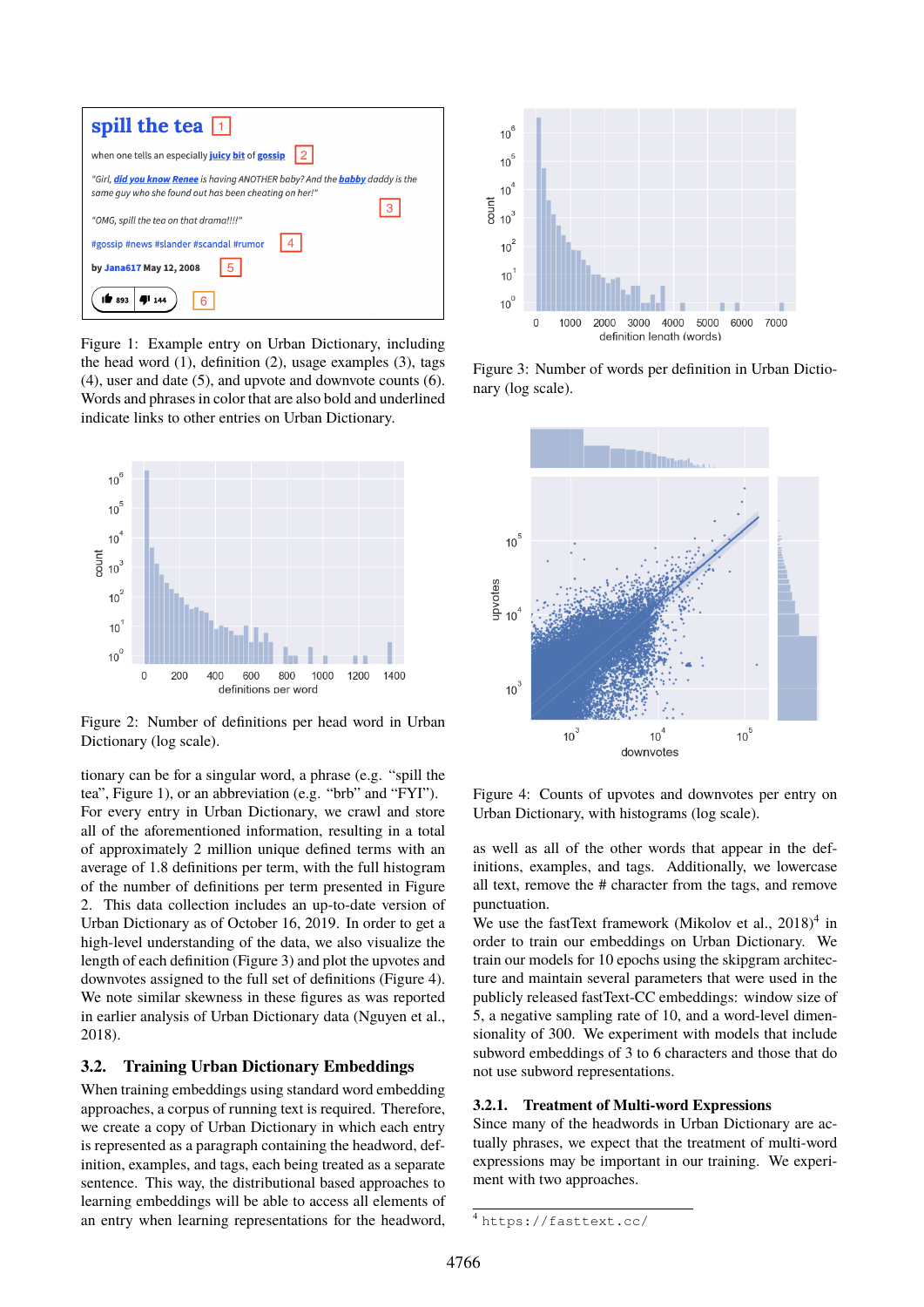In **UD-base**, we tokenize the entire corpus as normal, and provide no explicit guidance about how to join phrases during training time. We do allow the fastText model to learn representations for word n-grams with a length of up to five. In **UD-phrase**, we join all phrases defined in Urban Dictionary in order to learn embeddings for each of these phrases. To achieve this, we build a list of all multi-word expressions that are used as headwords in Urban Dictionary, and replace all occurrences of these phrases with a single string representing the entire phrase (by replacing whitespace with the underscore character). We make these replacements globally throughout the corpus when training the embeddings, so any occurrence of these phrases in the definitions, examples, or tags will also be joined.

When multiple possible phrases match a specific sequence of words, we greedily choose the longest matching phrase within a given span of text. For example, if "the\_best", "friend\_ever", and "best\_friend\_ever" are all possible multiword expressions, and a document contained the string "she was the best friend ever", the joined version would be "she was the best\_friend\_ever" since this is the longest of the overlapping phrases (measured in total number of characters).

## **4. Evaluating the Urban Dictionary Embeddings**

We explore the utility of our Urban Dictionary embeddings across a range of intrinsic tasks that directly evaluate the semantics captured by the embeddings. Then, since it has been shown that intrinsic tasks alone to not provide an adequate picture of the utility of word embeddings [\(Chiu et al.,](#page-0-0) [2016; Faruqui et al., 2016\)](#page-0-0), we test impact of using these embeddings to extract features for several downstream classification tasks that have the potential to benefit from better representations of colloquial language.

We compare a set of pre-trained English language embed-dings,<sup>[5](#page-0-0)</sup> including those trained using the word2vec model on the large Google news corpus [\(Mikolov et al., 2013\)](#page-0-0), two sets of GloVe vectors [\(Pennington et al., 2014\)](#page-0-0): those trained on web text and those trained on Twitter data, and the publicly released fastText embeddings [\(Mikolov et al.,](#page-0-0) [2018\)](#page-0-0) trained on web data, which are especially important for comparison given the fact that we also train our embeddings using the fastText library. Details including the size of the training data for each of these sets of pre-trained vectors are presented in Table [1.](#page-3-0)

#### **4.1. Intrinsic Tasks**

First, we evaluate all embeddings across a range of intrinsic evaluation tasks [\(Jastrzebski et al., 2017\)](#page-0-0) that cover two major categories: semantic similarity, and clustering (Table  $2)$ <sup>[6](#page-0-0)</sup>. For the word-level semantic similarity tasks, the goal is to produce a similarity or relatedness score given a pair of

<sup>6</sup> We used code from the *web* package, located at: [https://github.com/kudkudak/](https://github.com/kudkudak/word-embeddings-benchmarks) [word-embeddings-benchmarks](https://github.com/kudkudak/word-embeddings-benchmarks) to run the intrinsic evaluation tasks.

|                | Corpus      | <b>Tokens</b> | Vocab size    | Dim. |
|----------------|-------------|---------------|---------------|------|
| word2vec-gnews | <b>News</b> | 100B          | 3 million     | 300  |
| fastText-CC    | Web         | 600B          | 2 million     | 300  |
| GloVe          | Web         | 42 B          | 1.9 million   | 300  |
| GloVe-Twitter  | Twitter     | 27 B          | $1.2$ million | 200  |
| UD-base        | UD          | 200 M         | 540,000       | 300  |
| UD-phrase      | UD          | 200 M         | 830,000       | 300  |

<span id="page-3-0"></span>Table 1: Popular word embeddings have typically been pretrained using tens or hundreds of billions of tokens, whereas Urban Dictionary embeddings were trained on a few hundred million.

tokens. For a set of pairs, the machine generated scores are compared against human-generated gold labels by computing the correlation between the two lists of produced labels. To directly evaluate the ability of the embeddings to capture semantic relatedness, we compute the cosine similarity between the embeddings for each word in the pair, and use this value as the machine generated score. The tasks considered each select the word pairs from different domains, and some have human annotations for slightly different dimensions of semantic similarity. The Wordsim-353 dataset was annotated for *both* strict similarity and general relatedness, allowing us to explore the embeddings' ability to capture each dimension in a controlled setting.

In the clustering tasks, groups of words have been manually sorted based on their semantic properties, and the goal is to recover the original clusters in an unsupervised way using information encoded in the pre-trained word embeddings. For each of these clustering, or categorization tasks, we use both K-means and hierarchical agglomerative clustering methods [\(Pedregosa et al., 2011\)](#page-0-0) to produce a set of  $K$  clusters, where  $K$  is the number of categories that exist in the dataset. We then compute the cluster purity scores and report the higher score between the two clustering approaches for each dataset.

While we initially consider word analogy tasks as a third category of intrinsic evaluation, a growing body of recent work has shown that these tests are highly problematic and do not provide a meaningful evaluation of distributional word embedding models [\(Rogers et al., 2017; Schluter, 2018; Nissim](#page-0-0) [et al., 2019\)](#page-0-0). Therefore, we do not evaluate our embeddings using any analogical reasoning tasks.

Table [3](#page-4-1) shows the results of the word-level similarity tasks, and Table [4](#page-4-2) shows the results of the word categorization tasks. These results show that although Urban Dictionary is a crowd-sourced resource whose only moderation comes from anonymous volunteers, its content provides word embedding models with representations that capture semantic relationships between words roughly as well as, or better than, popular pre-trained word embedding models, depending on the task considered. This is especially notable in light of the relative size of the training corpora that were used to produce each of these embeddings: the UD embeddings match the performance of embeddings trained on orders of magnitude more data.

The embeddings trained on Urban Dictionary exhibit strong performance on tasks requiring meaningful representations of concrete entities (MEN, BLESS, ESSLI 1a and 2b), nouns (WS353), and ordinary language (RG65), suggesting

<sup>5</sup> A variety of other pre-trained word embeddings were considered, but they consistently underperform the set that we present here on our set of intrinsic tasks.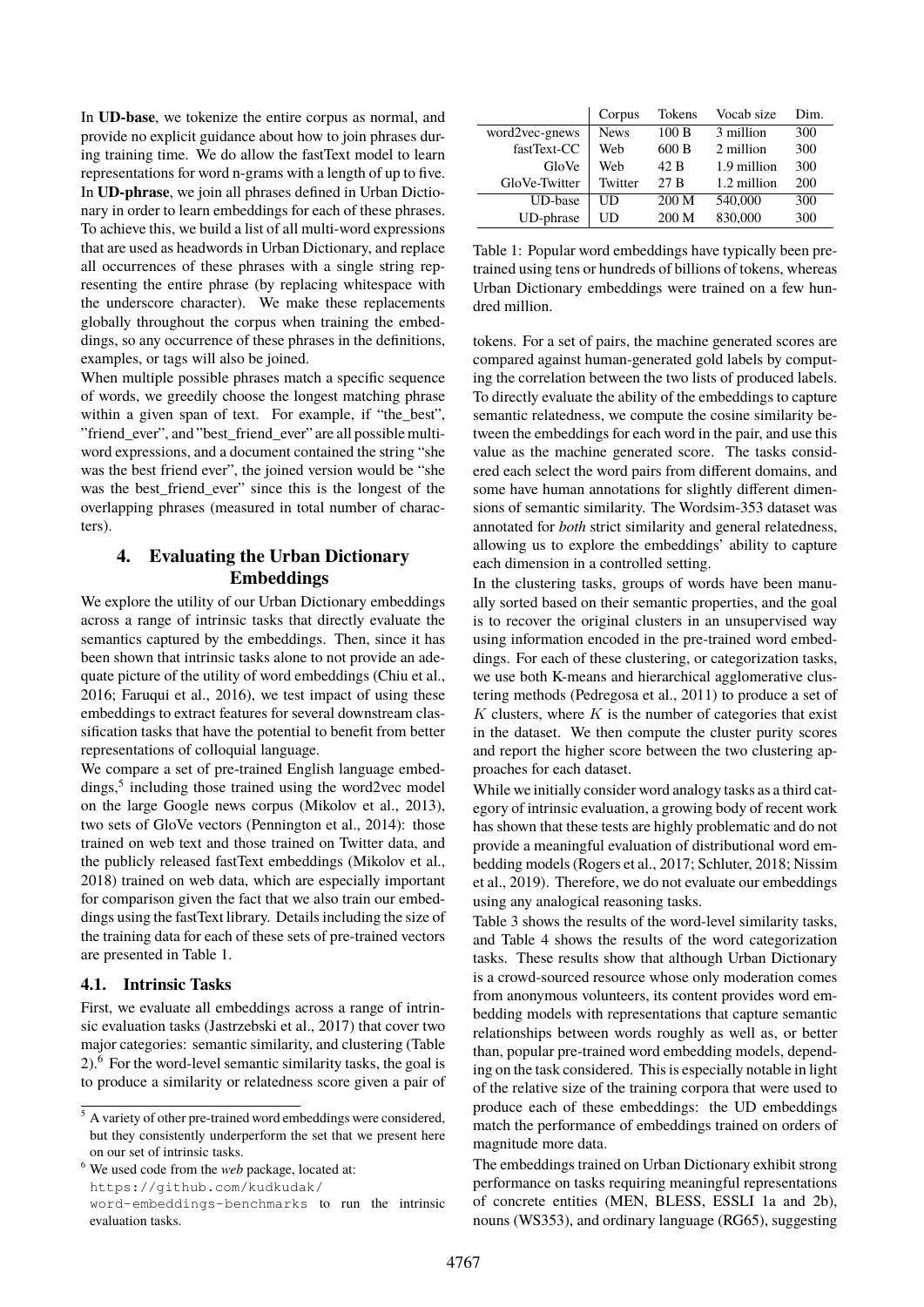|            | <b>Task</b>         | Domain              | Size          | Reference                         |
|------------|---------------------|---------------------|---------------|-----------------------------------|
| Similarity | <b>MEN</b>          | Image labels        | $3,000$ pairs | (Bruni et al., 2014)              |
|            | <b>MTurk</b>        | News entities       | 280 pairs     | (Radinsky et al., 2011)           |
|            | <b>RG65</b>         | Ordinary words      | 65 pairs      | (Rubenstein and Goodenough, 1965) |
|            | <b>RW</b>           | Rare words          | $2,034$ pairs | (Luong et al., 2013)              |
|            | Simlex999           | Word associations   | 999 pairs     | (Hill et al., 2015)               |
| Semantic   | WS353               | <b>Nouns</b>        | 353 pairs     | (Finkelstein et al., 2002)        |
|            | $WS353-R$           | Nouns: relatedness  | 353 pairs     | (Finkelstein et al., 2002)        |
|            | WS353-S             | Nouns: similarity   | 353 pairs     | (Finkelstein et al., 2002)        |
|            | AP                  | Web nouns           | 402 words     | (Almuhareb and Poesio, 2005)      |
|            | <b>BLESS</b>        | Concrete nouns      | 200 words     | (Baroni and Lenci, 2011)          |
| Clustering | <b>Battig</b>       | Category members    | 5231 words    | (Battig and Montague, 1969)       |
|            | ESSLI <sub>1a</sub> | Concrete nouns      | 44 words      | (Baroni et al., 2008)             |
|            | ESSLI 2b            | Abstract & concrete | 40 words      | (Baroni et al., 2008)             |
|            | ESSLI <sub>2c</sub> | Verbs               | 45 words      | (Baroni et al., 2008)             |

<span id="page-4-0"></span>Table 2: Intrinsic evaluation tasks.

|                | <b>MEN</b> | <b>MTurk</b> | RG65  | <b>RW</b> | SimLex999 | WS353 | WS353R | WS353S |
|----------------|------------|--------------|-------|-----------|-----------|-------|--------|--------|
| fastText-CC    | 0.755      | 0.744        | 0.790 | 0.553     | 0.441     | 0.652 | 0.611  | 0.758  |
| GloVe          | 0.736      | 0.645        | 0.817 | 0.376     | 0.374     | 0.553 | 0.473  | 0.669  |
| GloVe-Twitter  | 0.594      | 0.555        | 0.698 | 0.197     | 0.130     | 0.451 | 0.373  | 0.59   |
| word2vec-gnews | 0.741      | 0.670        | 0.761 | 0.471     | 0.442     | 0.700 | 0.635  | 0.772  |
| UD-base        | 0.809      | 0.697        | 0.876 | 0.387     | 0.508     | 0.739 | 0.684  | 0.772  |
| UD-phrase      | 0.787      | 0.685        | 0.893 | 0.393     | 0.479     | 0.712 | 0.656  | 0.742  |

<span id="page-4-1"></span>Table 3: Performance of pre-trained word embeddings, measured as the correlation between vector similarity scores (computed using cosine similarity between the embedding vectors) and gold standard similarity scores (provided via human annotations), on intrinsic word-level semantic similarity and relatedness tasks.

|                | AP    | <b>BLESS</b> | <b>Battig</b> | ESSLI 1a | ESSLI <sub>2b</sub> | ESSLI <sub>2c</sub> |
|----------------|-------|--------------|---------------|----------|---------------------|---------------------|
| fastText-CC    | 0.659 | 0.755        | 0.460         | 0.818    | 0.750               | 0.711               |
| GloVe          | 0.622 | 0.785        | 0.451         | 0.795    | 0.750               | 0.578               |
| GloVe-Twitter  | 0.515 | 0.690        | 0.326         | 0.773    | 0.700               | 0.578               |
| word2vec-gnews | 0.649 | 0.795        | 0.406         | 0.750    | 0.800               | 0.644               |
| <b>UD-base</b> | 0.600 | 0.780        | 0.389         | 0.841    | 0.775               | 0.667               |
| UD-phrase      | 0.590 | 0.800        | 0.381         | 0.841    | 0.800               | 0.622               |

<span id="page-4-2"></span>Table 4: Purity scores achieved using various pre-trained word embeddings on intrinsic word-level clustering tasks.

that the language of Urban Dictionary is relatively concrete in nature. Further, these embeddings showed weaker performances for tasks built on more formal text, like news (MTurk), which is to be expected, since the language of Urban Dictionary is highly informal.

#### **4.2. Extrinsic Tasks**

Using the top performing models from our intrinsic evaluations, we train straightforward, but high performing classification models that can showcase the effects of various word embedding initializations. We evaluate these models on two tasks that we expect to benefit from the information present in Urban Dictionary: sentiment analysis and sarcasm prediction in Twitter data. In sentiment analysis, it is important to understand the polarity of terms, and Urban Dictionary provides a useful perspective on slang terms that might not normally be detected as positive (e.g., "lit", "dope", "fire") or negative (e.g., "WOAT", "toolish") using standard approaches. Alternative meanings of words can also be useful to measure in the task of sarcasm detection, where notable incongruity between terms in a text can be

an important indicator [\(Joshi et al., 2017\)](#page-0-0).

#### **4.2.1. Classification Models**

For each task, we use the fastText classification model, which is akin to a neural bag-of-words classifier, and has been shown to be extremely competitive with deeper neural architectures including CNN- and RNN-based models [\(Joulin et al., 2016\)](#page-0-0). We acknowledge that somewhat stronger results would be achieved on these tasks using ensemble methods, using highly task-specific architectures, or by fine-tuning parameter-rich deep learning networks, but the impact of the input embeddings becomes more difficult to observe as model complexity and task-specific tuning increase. Therefore, we choose a model that directly obtains its features from the word embedding dimensions, and learn a simple transformation from these input features to the output space for each task: the embeddings from all words in the input are averaged together, element-wise, and used as a representation for the input text. Then, a logistic regression classifier with a softmax output is trained to make a prediction for the specific task based on this aggregated input.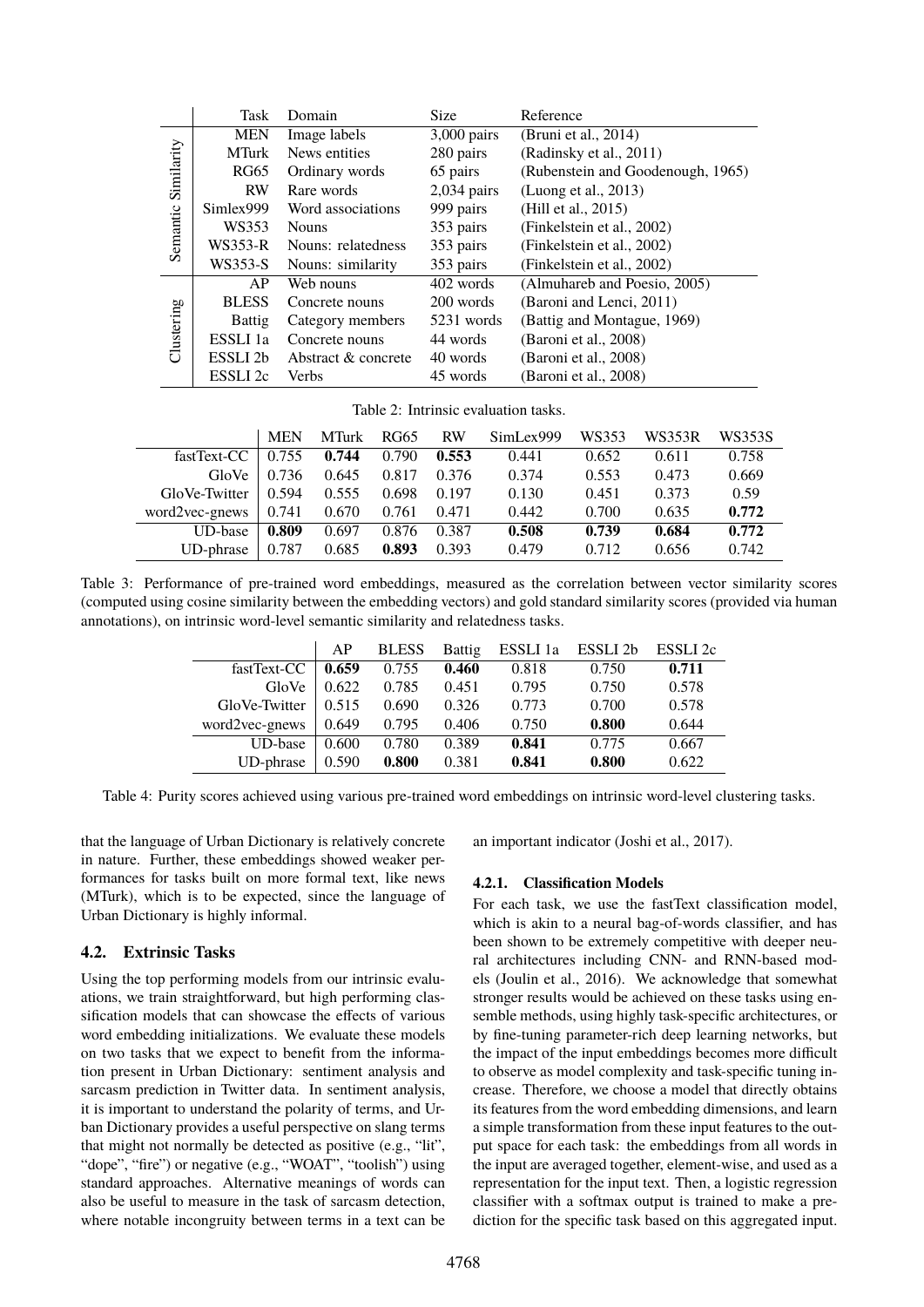|                 | w/o word n-grams |       |       |       | with word n-grams |       |       |       |
|-----------------|------------------|-------|-------|-------|-------------------|-------|-------|-------|
|                 | acc              | prec  | rec   | f1    | acc               | prec  | rec   | f1    |
| No pre-training | 0.596            | 0.597 | 0.574 | 0.571 | 0.553             | 0.571 | 0.506 | 0.476 |
| fastText-CC     | 0.596            | 0.585 | 0.593 | 0.585 | 0.604             | 0.605 | 0.584 | 0.579 |
| GloVe           | 0.634            | 0.622 | 0.632 | 0.625 | 0.636             | 0.624 | 0.636 | 0.629 |
| GloVe-Twitter   | 0.635            | 0.626 | 0.631 | 0.627 | 0.650             | 0.642 | 0.644 | 0.642 |
| word2vec-gnews  | 0.574            | 0.565 | 0.568 | 0.559 | 0.581             | 0.594 | 0.549 | 0.537 |
| UD-base         | 0.644            | 0.634 | 0.639 | 0.636 | 0.634             | 0.628 | 0.626 | 0.626 |
| UD-phrase       | 0.629            | 0.620 | 0.622 | 0.620 | 0.640             | 0.634 | 0.629 | 0.629 |

<span id="page-5-0"></span>Table 5: Accuracy, precision, recall, and f1-score achieved on the sentiment prediction task when initializing classifiers with various pre-trained word embeddings.

|                 | w/o word n-grams |                   |       |       | with word n-grams |       |       |       |
|-----------------|------------------|-------------------|-------|-------|-------------------|-------|-------|-------|
|                 | acc              | f1<br>prec<br>rec |       |       | acc               | prec  | rec   | f1    |
| No pre-training | 0.790            | 0.792             | 0.789 | 0.789 | 0.794             | 0.797 | 0.793 | 0.793 |
| fastText-CC     | 0.788            | 0.788             | 0.787 | 0.787 | 0.802             | 0.804 | 0.802 | 0.802 |
| GloVe           | 0.797            | 0.798             | 0.797 | 0.797 | 0.804             | 0.805 | 0.803 | 0.804 |
| GloVe-Twitter   | 0.790            | 0.791             | 0.790 | 0.790 | 0.810             | 0.811 | 0.810 | 0.810 |
| word2vec-gnews  | 0.776            | 0.777             | 0.776 | 0.776 | 0.801             | 0.802 | 0.800 | 0.800 |
| <b>UD-base</b>  | 0.802            | 0.802             | 0.802 | 0.802 | 0.812             | 0.813 | 0.811 | 0.811 |
| UD-phrase       | 0.793            | 0.793             | 0.792 | 0.792 | 0.802             | 0.803 | 0.801 | 0.801 |

<span id="page-5-1"></span>Table 6: Accuracy, precision, recall, and f1-score achieved on the sarcasm prediction task when initializing classifiers with various pre-trained word embeddings.

Since we expect the meanings of multi-word expressions to be important in our models, we also experiment with using word-level n-grams of up to length 5 for each model, and report these results separately for each task. Though our aim is not necessarily to achieve state-of-the-art results on these tasks, we do still make note of top performing models in the following subsections, order to provide reference points.

#### **4.2.2. Preprocessing**

Since all tasks involve the use of Twitter data, we preprocess the input in the same way. We tokenize the text, separate punctuation tokens from alphanumeric tokens, and remove links, user mentions. We also add a copy of each hashtag to the tweet, with the # symbol being removed from the copy and all \_ characters in the copy being replace with a single space (i.e, "#great\_day" becomes "#great\_day great day").

#### <span id="page-5-2"></span>**4.2.3. Sentiment Analysis**

First, we explore the ability of the Urban Dictionary embeddings as features for sentiment classification on Twitter. We use the SemEval 2017 task A test dataset [\(Rosenthal](#page-0-0) [et al., 2017\)](#page-0-0), which includes 12,284 English tweets collected by querying for posts related to a range of topics, including named entities, geopolitical entities, and other potentially controversial topics like vegetarianism and gun control. Each tweet has been annotated for its sentiment using a 3-way labeling scheme: positive, negative, and neutral. As allowed by all teams participating in the task, we used training tweets from previous SemEval sentiment analysis tasks for training. Due to tweets that have become unavailable over time, we are able to retrieve approximately 35,000 of the 50,000 annotated tweets provided for training. At the time of the competition, a top scoring model [\(Cliche,](#page-0-0) [2017\)](#page-0-0) achieved an accuracy of 0.658 and f1-score of 0.685 [\(Rosenthal et al., 2017\)](#page-0-0), but other recent work, combining large pre-trained, transformer-based architectures with multi-head attention [\(Devlin et al., 2019\)](#page-0-0), along with ensemble learning techniques, pushed the f1-score as high as 0.718 [\(Azzouza et al., 2020\)](#page-0-0).

Table [5](#page-5-0) shows the results of our classification models trained using different pre-trained word embeddings, and the results after adding word-level n-grams to the models. We see that in the basic version of the classification model using no word n-grams, initializing with UD-base embeddings consistently gives the best performance, slightly outperforming the GloVe-Twitter embeddings. However, when including the word n-gram features, the GloVe-Twitter embeddings experience a greater boost across all metrics, leading to better performance than any of the Urban Dictionary embeddings. However, the UD-phrase embeddings still outperform all other popular word embeddings as a way to initialize classifier embeddings for the sentiment task.

#### **4.2.4. Sarcasm Detection**

Next, observing that sarcastic language is prevalent in Urban Dictionary, we hypothesize that these embeddings will provide a helpful initialization for sarcasm detection models. We train classifiers to predict "sarcastic" or "not sarcastic" given an input tweet. The dataset that we evaluate on for this task [\(Ptáček et al., 2014\)](#page-0-0) contains examples of tweets that were collected and automatically labeled using a set of sarcasm-indicating hashtags, such as #sarcastic. Using only the text of the tweets, as we do, previous work using intraattention networks was able to achieve an f1-score as high as 0.860 [\(Tay et al., 2018\)](#page-0-0). Additionally, it has been shown that an f1-score of 0.934 can be reached by incorporating user-level information into models trained on this dataset [\(Oprea and Magdy, 2019\)](#page-0-0), which is out of the scope of our current work.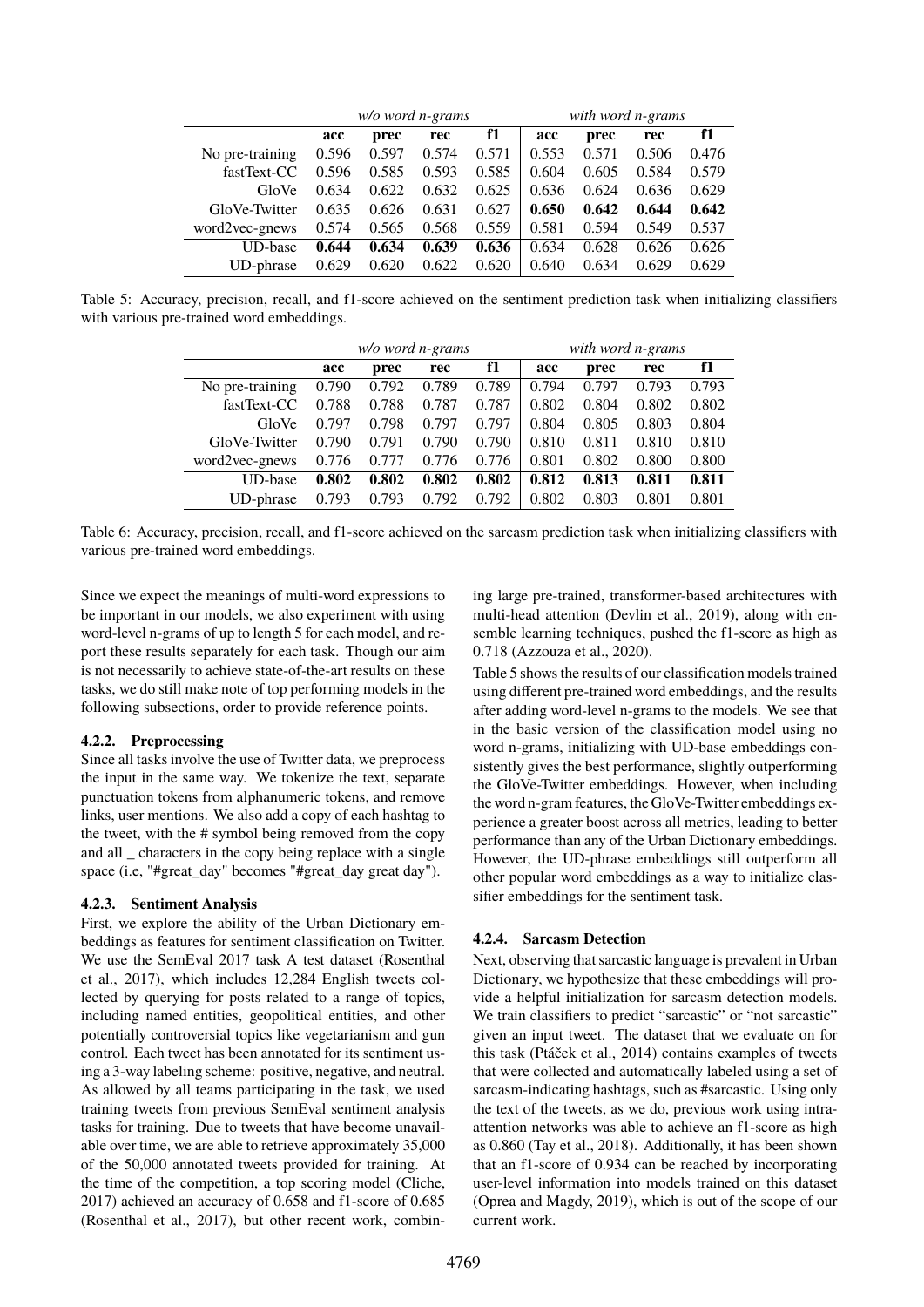|          | fastText-CC      | GloVe           | <b>GloVe-Twitter</b> | word2vec-gnews    | <b>UD-base</b>     | <b>UD-phrase</b>        |
|----------|------------------|-----------------|----------------------|-------------------|--------------------|-------------------------|
|          | fantastic        | good            | good                 | terrific          | good               | amazing                 |
|          | terrific         | fantastic       | amazing              | fantastic         | amazing            | good                    |
| great    | wonderful        | excellent       | awesome              | trememdous        | awesome            | the best                |
|          | good             | wonderful       | wonderful            | wonderful         | best               | wonderful               |
|          | geat             | amazing         | fantastic            | good              | wonderful          | awesome                 |
|          | water.The        | waters          | drink                | potable water     | submergophobia     | the water               |
|          | Water            | salt            | ice                  | Water             | monohydrogen       | hydrogen oxide          |
| water    | water. This      | drinking        | pool                 | sewage            | stormwater         | lake michigan highball  |
|          | water            | dry             | bottle               | groundwater       | waterfuck          | hose water              |
|          | water.Now        | sea             | milk                 | floridian aquifer | butt-splash        | stormwater              |
|          | Hogwarts         | hermione        | narnia               |                   | slitherpuff        | harry potter            |
| hogwarts | Hogwart          | dumbledore      | potter               |                   | potter             | slytherin               |
|          | slytherin        | griffindor      | slytherin            | n/a               | ilvermorny         | ilvermorny              |
|          | gryffindor       | snape           | muggle               |                   | gryfindor          | gryffindor              |
|          | hagrid           | quidditch       | hufflepuff           |                   | gryffindor         | the harry potter series |
|          | saay             | waaaaaaaaaaah   | yeeet                |                   | yeeted             | yeet yeet               |
|          | ylur             | talk-the-talk   | thugging             |                   | yeeting            | yeeted                  |
| yeet     | daay             | pfeh            | yuuuuh               | n/a               | yeet-a-mis-max-mis | yeeticus                |
|          | howw             | nah-uh          | iwu                  |                   | yote               | yeeterday               |
|          | buut             | megabuckcasinos | werking              |                   | yoby               | yote                    |
|          | europe.          | european        | france               | european          | european           | in europe               |
|          | germany          | germany         | germany              | germany           | embrian            | european                |
| europe   | european         | asia            | european             | spain             | countries          | france                  |
|          | france           | countries       | spain                | england           | germany            | germany                 |
|          | america          | france          | uk                   | america           | sapmi              | baltics                 |
|          | sodas            | coke            | coke                 | soda pop          | cola               | carbonated              |
|          | soda-            | sodas           | drink                | sodas             | sodagasm           | pepsi                   |
| soda     | soda.            | juice           | sprite               | soft drink        | carbonated         | sodie pop               |
|          | cola             | cola            | juice                | soft drinks       | pepsi              | sodagasm                |
|          | soda.The         | drink           | vodka                | Lynen ate fruit   | mexicoke           | sodie                   |
|          | StLafayette      |                 |                      |                   | wuzzap             | wuzzap                  |
|          | BlvdMetairie     |                 |                      |                   | sappenin'          | yagoo                   |
| nmhbu    | BlvdMemphis      | n/a             | n/a                  | n/a               | ishyaboi           | yallow                  |
|          | BlvdPhiladelphia |                 |                      |                   | wzup               | bookitty                |
|          | StreetBaltimore  |                 |                      |                   | wwta               | best frannn             |
|          | giraffes         | elephant        | elephant             | giraffes          | trinko             | ostraffe                |
|          | hippo            | zebra           | marius               | gorilla           | girrhino           | hipraffe                |
| giraffe  | Giraffe          | giraffes        | zebra                | hippopotamus      | gipraffe           | dementaxcating          |
|          | hippopotamus     | cheetah         | kitten               | zebra             | mimily             | trinko                  |
|          | okapi            | hippo           | monkey               | rhinoceros        | queyon             | queyon                  |

<span id="page-6-0"></span>Table 7: Query words (left-most column) and their top five nearest neighbors in various pre-trained word embedding models. "n/a" indicates that the query word was not present in the vocabulary of the word embeddings.

Given that Urban Dictionary contains examples of sarcastic language, we expect that the UD-base and UD-phrase word embeddings might provide classifiers with helpful feature for this task. When automatically identifying sarcastic tweets, we find that initializing our classifier with Urban Dictionary embeddings consistently provides better results than using any of the other embeddings, though by a small margin when compared to the GloVe-Twitter initialization (Table [6\)](#page-5-1). This is likely due to the fact that the domain of this prediction task is also Twitter data, making these embeddings especially helpful.

#### **4.2.5. Analysis of Extrinsic Evaluations**

Our quantitative results demonstrate the effectiveness of initializing classifiers with word embeddings that have been pre-trained on Urban Dictionary data. The models we use directly leverage the embedding dimensions as features for classification in order to emphasize the effect of initializing

with each embedding, and we find comparable or even superior performance when using the Urban Dictionary embeddings for this. This shows that these embeddings are promising for the use in future classification tasks even though they have been trained on a much smaller corpus and have a smaller vocabulary that other popular pre-trained word embeddings.

### **4.3. Qualitative Analysis**

Finally, we take a deeper dive into the types of embeddings that are learned from Urban Dictionary. We select several example terms in order probe the models' ability to capture a variety of word types, and display the top 5 most similar words to each as measured using cosine distance (Table [7\)](#page-6-0). We note that for standard sentiment-related terms, like the example word "great", all models retrieve qualitatively similar groups of positive words. This may explain why Urban Dictionary embeddings perform roughly as well as the other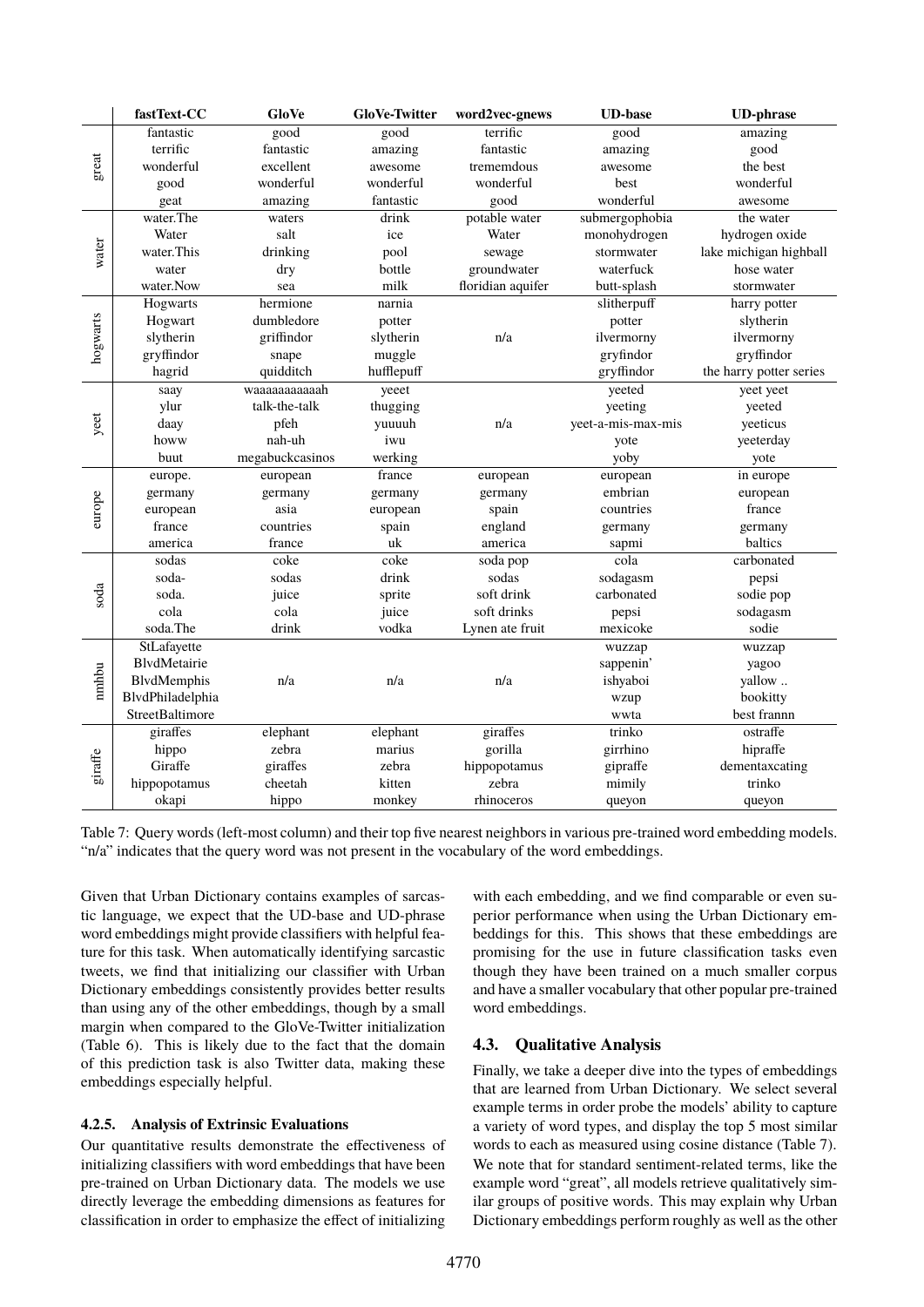popular embeddings on the task of sentiment analysis (Section [4.2.3.\)](#page-5-2).

However, when examining the word "water", we immediately start to see a contrast between the different types of embeddings and the associations that are made. Interestingly, the UD-phrase embeddings retrieved some unique ways to describe something as ordinary as water, such as "lake michigan highball" which is defined on Urban Dictionary as "tap water from Chicago". While this is not as standard as related terms like "pool", and "sea" that were found with other models, it provides a unique perspective on the semantics of "water". Here, we also see some inappropriate language among the results, which is another side-effect of training on this type of data, and should be taken into consideration for any applications that produce output based on the full vocabulary space of Urban Dictionary.

Most of the embeddings are able to capture the relationships between words related to the fictional school "hogwarts", yet the Urban Dictionary terms contain what could even be considered nonstandard language relating to this fictional world, such as "slitherpuff", which is only a fan-defined term and not part of the original Harry Potter series of novels [\(Rowling, 2014\)](#page-0-0).

All of the embeddings appear to have a difficult time capturing the meaning of a word like "yeet" in a way that is not self-referential, though it is worth noting that fastText-CC appears to treat this token as a misspelling of "yet", producing other misspellings as the nearest neighbors. Unsurprisingly, this word doesn't appear at all in the news-based word2vec embeddings.

A crucial example is that of the token "nmhbu", which is short for "not much, how 'bout you?". Most popular embeddings have no representation for this token, and fastText-CC tries to infer the meaning using subword components, which leads it to erroneously match the word to some street name related tokens. Only the Urban Dictionary embeddings are able to find reasonable neighbors for this word, and actually provide a list of other terms that are mostly related to conversations of greeting, which provide a common situation in which "nmhbu" would be used.

On the other hand, the Urban Dictionary embeddings struggle to retrieve useful nearest neighbors for animals like "giraffe", showcasing their lack of encyclopedic knowledge. This lies in contrast to the abilities of the other word embeddings, which consistently identify other animals with similar habitats to a giraffe's. Instead, the Urban Dictionary embeddings give similar words including strange hybrid species like "girrhino" and "ostraffe", which are said to be fusions of giraffes with rhinos and ostriches, respectively. We note that some of these words received very few upvotes (or downvotes) on Urban Dictionary, suggesting that further filtering based on community scoring could help to provide a cleaner set of vocabulary terms in the future.

Overall, we find that the Urban Dictionary embeddings appear to be well suited to capture unique expressions and nonstandard ways of expressing concepts, while sometimes struggling to capture items that require encyclopedic knowledge. When searching through all Urban Dictionary embeddings, it is important to consider that some of the retrieved terms might be offensive or inappropriate, and so care should be taken in cases where these results may be directly presented to unsuspecting users.

## **5. Conclusions**

We have introduced the first set of pre-trained Urban Dictionary word embeddings, which we release as a language resource for analysis and machine learning model initialization. We release both the ud-base and ud-phrase embeddings, as well as a script to automatically perform the multi-word expression-level joining that is needed in order to properly use the ud-phrase embeddings on any corpus. Through a series of intrinsic and extrinsic evaluations, we see that the Urban Dictionary embeddings perform on par with popular and state-of-the-art non-contextual word embeddings. Notably, we observed that the fastText-CC and word2vec-gnews vectors have strong performances on many of the intrinsic tasks, while GloVe and GloVe-Twitter were more beneficial to use as embedding-layer initializations for classification models. For *both* intrinsic and extrinsic tasks, however, the Urban Dictionary Embeddings are on par with, or even outperform, the best of the other popular embedding models, suggesting that they are not overly specialized toward one type of task. Our new embeddings appear to be especially promising when used for tasks involving informal and non-literal language, such as the case of sarcasm detection on social media data. Future work should explore how these embeddings might be incorporated into state-ofthe-art models that currently rely on other pre-trained word embeddings, yet are otherwise specifically designed for the tasks for which Urban Dictionary embeddings showed the most potential.

#### **6. Acknowledgements**

This work was supported by The Alan Turing Institute under the EPSRC grant EP/N510129/1, and EP/S033564/1. We also acknowledge support via EP/T001569/1.

## **7. Bibliographical References**

- Almuhareb, A. and Poesio, M. (2005). Concept learning and categorization from the web. In proceedings of the annual meeting of the Cognitive Science society, volume 27.
- Azzouza, N., Akli-Astouati, K., and Ibrahim, R. (2020). Twitterbert: Framework for twitter sentiment analysis based on pre-trained language model representations. In Faisal Saeed, et al., editors, Emerging Trends in Intelligent Computing and Informatics, pages 428–437, Cham. Springer International Publishing.
- Baroni, M. and Lenci, A. (2011). How we blessed distributional semantic evaluation. In Proceedings of the GEMS 2011 Workshop on GEometrical Models of Natural Language Semantics, pages 1–10. Association for Computational Linguistics.
- Baroni, M., Evert, S., and Lenci, A. (2008). Lexical semantics: bridging the gap between semantic theory and computational simulation. In Proceedings of the ESS-LLI Workshop on Distributional Lexical Semantics 2008. Citeseer.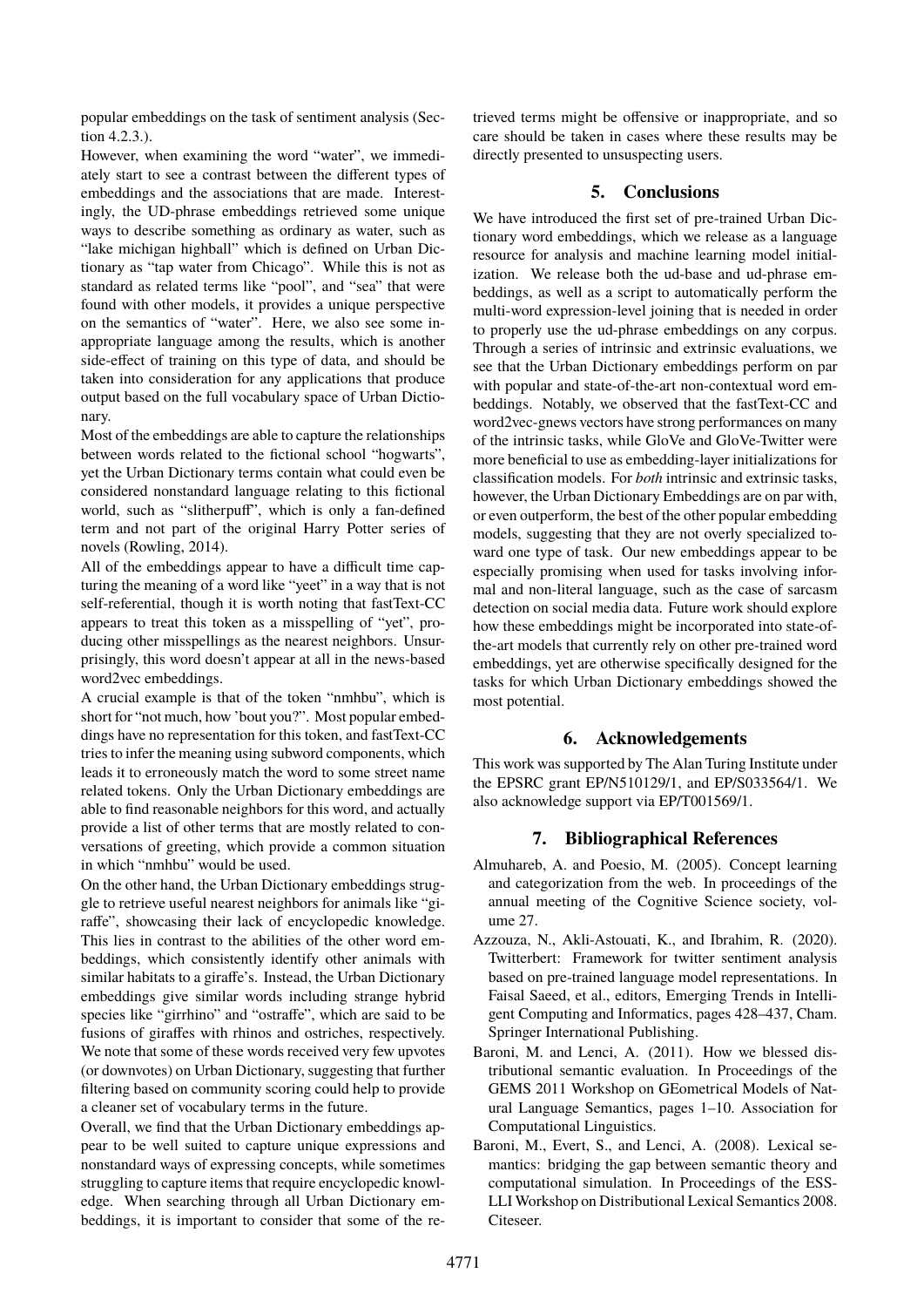- Battig, W. F. and Montague, W. E. (1969). Category norms of verbal items in 56 categories a replication and extension of the connecticut category norms. *Journal of experimental Psychology*, 80(3p2):1.
- Bojanowski, P., Grave, E., Joulin, A., and Mikolov, T. (2017). Enriching word vectors with subword information. *Transactions of the Association for Computational Linguistics*, 5:135–146.
- Bosc, T. and Vincent, P. (2018). Auto-encoding dictionary definitions into consistent word embeddings. In Proceedings of the 2018 Conference on Empirical Methods in Natural Language Processing, pages 1522–1532.
- Bruni, E., Tran, N.-K., and Baroni, M. (2014). Multimodal distributional semantics. *Journal of Artificial Intelligence Research*, 49:1–47.
- Chiu, B., Korhonen, A., and Pyysalo, S. (2016). Intrinsic evaluation of word vectors fails to predict extrinsic performance. In Proceedings of the 1st workshop on evaluating vector-space representations for NLP, pages 1–6.
- Cliche, M. (2017). BB\_twtr at SemEval-2017 task 4: Twitter sentiment analysis with CNNs and LSTMs. In Proceedings of the 11th International Workshop on Semantic Evaluation (SemEval-2017), pages 573–580, Vancouver, Canada, August. Association for Computational Linguistics.
- Dalton, J. and Dietz, L. (2013). Umass ciir at tac kbp 2013 entity linking: Query expansion using urban dictionary. In TAC.
- Devlin, J., Chang, M.-W., Lee, K., and Toutanova, K. (2019). Bert: Pre-training of deep bidirectional transformers for language understanding. In Proceedings of the 2019 Conference of the North American Chapter of the Association for Computational Linguistics: Human Language Technologies, Volume 1 (Long and Short Papers), pages 4171–4186.
- Eisner, B., Rocktäschel, T., Augenstein, I., Bosnjak, M., and Riedel, S. (2016). emoji2vec: Learning emoji representations from their description. In Proceedings of The Fourth International Workshop on Natural Language Processing for Social Media, pages 48–54.
- Faruqui, M., Tsvetkov, Y., Rastogi, P., and Dyer, C. (2016). Problems with evaluation of word embeddings using word similarity tasks. *arXiv preprint arXiv:1605.02276*.
- Fast, E., Chen, B., and Bernstein, M. S. (2016). Empath: Understanding topic signals in large-scale text. In Proceedings of the 2016 CHI Conference on Human Factors in Computing Systems, pages 4647–4657. ACM.
- Finkelstein, L., Gabrilovich, E., Matias, Y., Rivlin, E., Solan, Z., Wolfman, G., and Ruppin, E. (2002). Placing search in context: The concept revisited. *ACM Transactions on information systems*, 20(1):116–131.
- Godin, F., Vandersmissen, B., De Neve, W., and Van de Walle, R. (2015). Multimedia lab@ acl wnut ner shared task: Named entity recognition for twitter microposts using distributed word representations. In Proceedings of the workshop on noisy user-generated text, pages 146– 153.
- Grieve, J., Nini, A., and Guo, D. (2017). Analyzing lexical

emergence in modern american english online 1. *English Language & Linguistics*, 21(1):99–127.

- Hill, F., Reichart, R., and Korhonen, A. (2015). Simlex-999: Evaluating semantic models with (genuine) similarity estimation. *Computational Linguistics*, 41(4):665– 695.
- Jastrzebski, S., Leśniak, D., and Czarnecki, W. M. (2017). How to evaluate word embeddings? on importance of data efficiency and simple supervised tasks. *arXiv preprint arXiv:1702.02170*.
- Joshi, A., Bhattacharyya, P., and Carman, M. J. (2017). Automatic sarcasm detection: A survey. *ACM Computing Surveys (CSUR)*, 50(5):73.
- Joulin, A., Grave, E., Bojanowski, P., and Mikolov, T. (2016). Bag of tricks for efficient text classification. *arXiv preprint arXiv:1607.01759*.
- Luong, T., Socher, R., and Manning, C. (2013). Better word representations with recursive neural networks for morphology. In Proceedings of the Seventeenth Conference on Computational Natural Language Learning, pages 104–113.
- Mikolov, T., Sutskever, I., Chen, K., Corrado, G. S., and Dean, J. (2013). Distributed representations of words and phrases and their compositionality. In Advances in neural information processing systems, pages 3111– 3119.
- Mikolov, T., Grave, E., Bojanowski, P., Puhrsch, C., and Joulin, A. (2018). Advances in pre-training distributed word representations. In Proceedings of the International Conference on Language Resources and Evaluation (LREC 2018).
- Nguyen, D., McGillivray, B., and Yasseri, T. (2018). Emo, love and god: making sense of urban dictionary, a crowdsourced online dictionary. *Royal Society Open Science*, 5(5).
- Nissim, M., van Noord, R., and van der Goot, R. (2019). Fair is better than sensational: Man is to doctor as woman is to doctor. *arXiv preprint arXiv:1905.09866*.
- Nooralahzadeh, F., Øvrelid, L., and Lønning, J. T. (2018). Evaluation of domain-specific word embeddings using knowledge resources. In Proceedings of the Eleventh International Conference on Language Resources and Evaluation (LREC 2018).
- Oprea, S. and Magdy, W. (2019). Exploring author context for detecting intended vs perceived sarcasm. In Proceedings of the 57th Annual Meeting of the Association for Computational Linguistics, pages 2854–2859, Florence, Italy, July. Association for Computational Linguistics.
- Pedregosa, F., Varoquaux, G., Gramfort, A., Michel, V., Thirion, B., Grisel, O., Blondel, M., Prettenhofer, P., Weiss, R., Dubourg, V., Vanderplas, J., Passos, A., Cournapeau, D., Brucher, M., Perrot, M., and Duchesnay, E. (2011). Scikit-learn: Machine learning in Python. *Journal of Machine Learning Research*, 12:2825–2830.
- Pennington, J., Socher, R., and Manning, C. (2014). Glove: Global vectors for word representation. In Proceedings of the 2014 conference on empirical methods in natural language processing (EMNLP), pages 1532–1543.

Pilehvar, M. T. and Collier, N. (2017). Inducing embed-